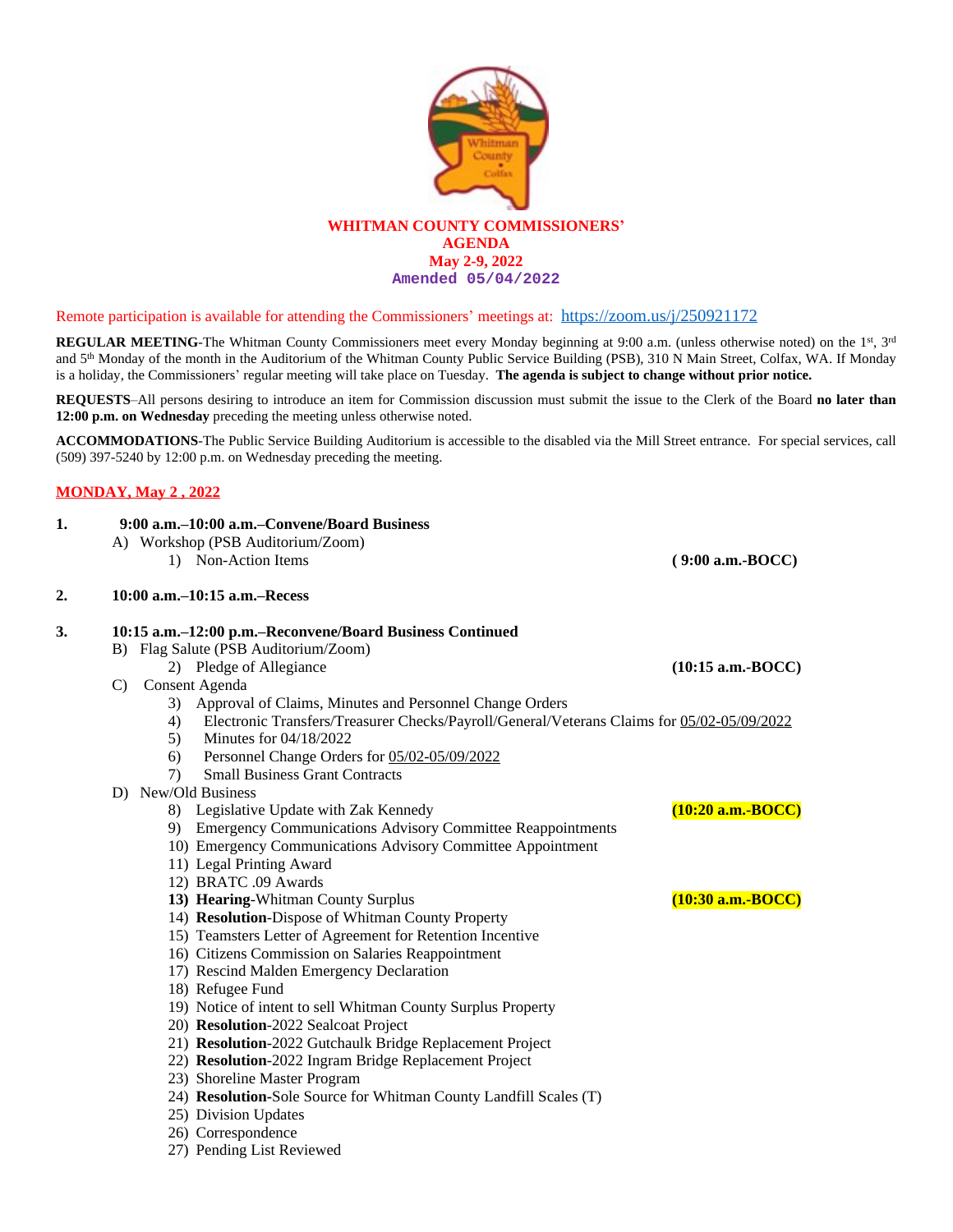### 28) Approved Documents Signed

### **4. 12:00 p.m.– 1:30 p.m.–Recess**

**12:00 p.m.-**WA State Association of Counties (WSAC) Virtual Assembly Zoom meeting hosted by WSAC (BOCC).

### **MONDAY, May 2, 2022 CON'T.**

**5. 1:30 p.m.- 2:30 p.m.–Reconvene/Workshop/Board Business Continued.** 29) Workshop-Whitman County Hospital #2/Ladow Court **( 1:30 p.m.-Jensema)**

## **6. 5:00 P.M.–COMMISSIONERS' MEETING RECESSED TO MONDAY, MAY 9, 2022.**

### **Tuesday, May 3, 2022**

 9:00 a.m.-Veterans Meeting (Swannack). 9:30 a.m.-COVID Coordination Update meeting (Handy).

#### **Wednesday, May 4, 2022**

3:30 p.m.-WSAC Boards and Commissions Appointment Process Review Meeting (Largent).

### **Thursday, May 5, 2022**

9:00 a.m. SEWEDA Commissioners Update Meeting (Handy). 11:00 a.m.-Evolving to AWS Cloud Meeting (Handy).

# **Friday, May 6, 2022**

1:30 p.m.- Aging & Long Term Care of Eastern Washington (ALTCEW) Governing Board (Swannack). 1:00 p.m.-Courthouse Progress Meeting (Handy).

#### **Sat./Sun., May 7 /8 , 2022**

Sunday, May 10 - Mother's Day

### **MONDAY, May 9, 2022**

#### **10. 9:00 a.m.–12:00 p.m.–Reconvene/Board Business Continued**

E) New/Old Business (PSB Auditorium/Zoom)

30) Approved Consent Agenda Items Signed **( 9:00 a.m.-BOCC)**

- 31) Electronic Transfers/Treasurer Checks/Payroll/General/Veterans Claims
- 32) Personnel Change Orders
- F) Workshop (Zoom)
	- - 34) Comprehensive Plan Discussion

**11. 12:00 p.m.– 1:30 p.m.–Recess**

**12:00 p.m.-** WA State Association of Counties (WSAC) Virtual Assembly Zoom meeting hosted by WSAC (BOCC).

# **11. 12:00 P.M.–COMMISSIONERS' MEETING ADJOURNED TO MONDAY, May 16, 2022.**

**35) Port of Whitman/BoCC Meeting – BoCC hosted-PSB Auditorium (1:30 p.m.-BoCC)**<br>36) IT Infrastructure; Multi-factor Authentication; Microsoft 365 (2:30 p.m.-Bishop)

36) IT Infrastructure; Multi-factor Authentication; Microsoft 365 **( 2:30 p.m.-Bishop)**

33) Non-Action Items (9:05 a.m.- **BOCC**)<br>34) Comprehensive Plan Discussion (10:00 a.m.- **BOCC**)